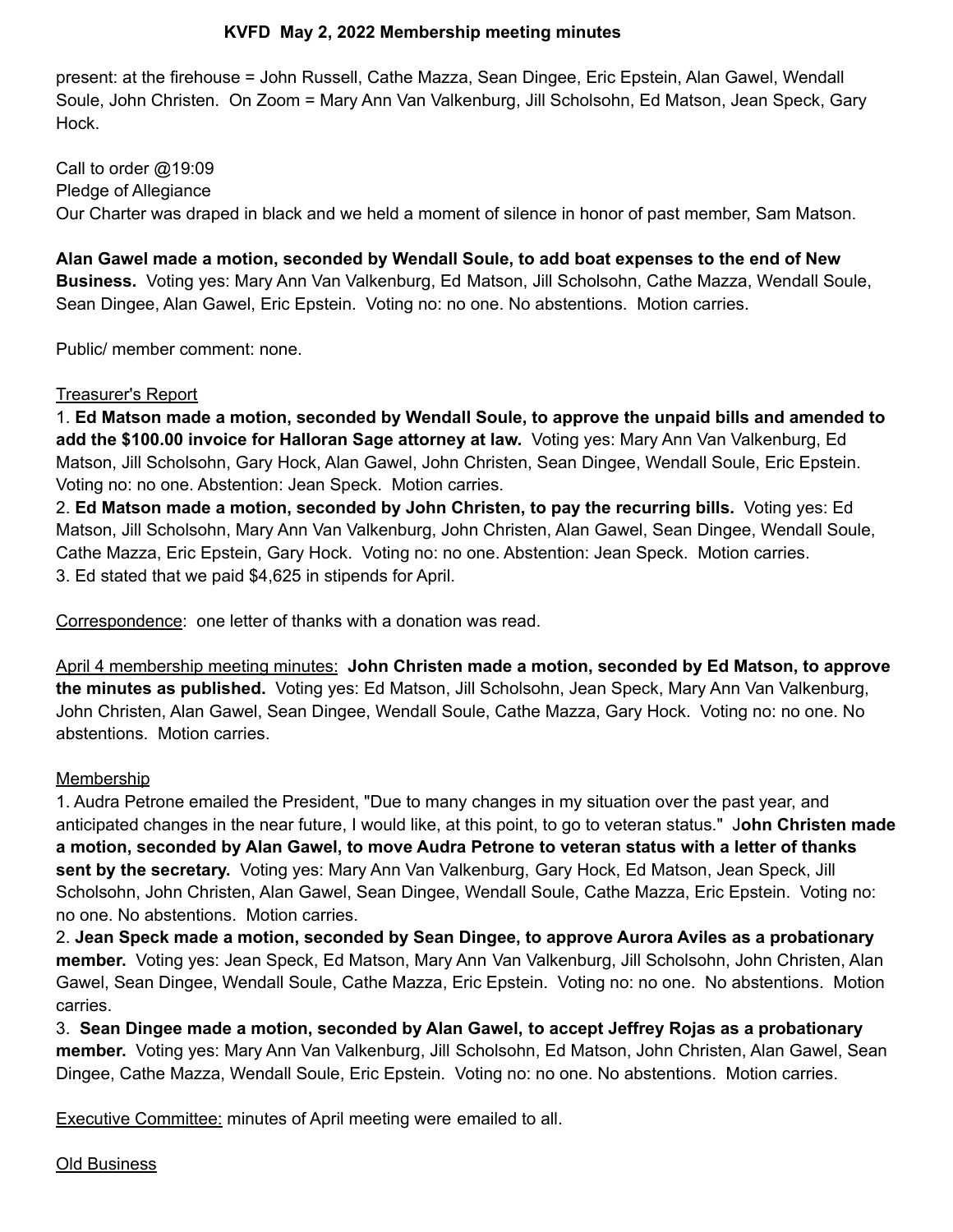1. **Alan Gawel made a motion, seconded by Wendall Soule, to accept the 2020 auditor's report.** Voting yes: John Christen, Alan Gawel, Sean Dingee, Wendall Soule, Cathe Mazza, Eric Epstein, Jean Speck, Ed Matson, Mary Ann Van Valkenburg, Jill Scholsohn, Gary Hock. Voting no: no one. No abstentions. Motion carries.

2. KML quiz night. We have received a copy of the Library's insurance. **Alan Gawel made a motion,** seconded by Eric Epstein, to allow the Library to use the firehouse bays for Quiz Night fundraiser on **September 24, 2022.** Voting yes: Jill Scholsohn, Jean Speck, Ed Matson, Mary Ann Van Valkenburg, Gary Hock, John Christen, Alan Gawel, Sean Dingee, Wendall Soule, Cathe Mazza, Eric Epstein. Voting no: no one. No abstentions. Motion carries.

3. Town funding for EMS staffing: **Alan Gawel made a motion, seconded by Wendall Soule, to have KVFD support the current staffing model projection of \$224,500.00 at the town budget hearing (on Friday, May 6).** Voting yes: Jill Scholsohn, Mary Ann Van Valkenburg, John Christen, Cathe Mazza, Wendall Soule, Alan Gawel, Ed Matson. Voting no: Eric Epstein. Abstention: Jean Speck. Motion carries.

4. Foundation Committee: meetings resume this week.

## New Business

1. Stipend legal matter and expense: general discussion. The President will send out the final draft from Halloran Sage.

2. Supplemental Staff Policy: **Alan Gawel made a motion, seconded by Jean Speck, to accept the presented staffing policy changes.** Voting yes: Jill Scholsohn, Mary Ann Van Valkenburg, Alan Gawel. Voting no: Gary Hock, John Christen, Cathe Mazza, Wendall Soule, Eric Epstein. Abstention: Jean Speck. Motion fails.

3. Lawn proposals and contract: **Eric Epstein made a motion, seconded by John Christen, to contract Haymore Services for two years at \$2,460.00 per year.** Voting yes: Gary Hock, Jill Scholsohn, Mary Ann Van Valkenburg, Eric Epstein, Cathe Mazza, Alan Gawel, Wendall Soule, John Christen. Voting no: no one. Abstention: Jean Speck. Motion carries.

4, Parking request from EMS staffer: **Alan Gawel made a motion, seconded by Wendall Soule, to approve** the request for the motorcycle to be parked inside the firehouse as per the recommendation of the EC **and as long as ERM approves of the request.** Voting yes: Jill Scholsohn, Mary Ann Van Valkenburg, Alan Gawel, Wendall Soule, Cathe Mazza, Jean Speck. Voting no: Eric Epstein. Abstentions: John Christen, Gary Hock. Motion carries.

5. Boat expenses: **Wendall Soule made a motion, seconded by Alan Gawel, to spend up to \$2,260.00 for decaling and equipment for Marine 1.** Voting yes: Gary Hock, Mary Ann Van Valkenburg, John Christen, Alan Gawel, Cathe Mazza, Wendall Soule, Eric Epstein. Voting no: no one. Abstention: Jean Speck. Motion carries.

# President's Report

1. annual dues are coming in - thanks.

2. John has asked VFIS if we would have any liability IF we donate expired PPE to Ukraine.

# Chief's Report

1. Training options: **Alan Gawel made a motion, seconded by Wendall, to approve \$1,100.00 for two people to the June swift water technician course in Sherman.** Voting yes: Mary Ann Van Valkenburg, Jill Scholsohn, John Christen, Alan Gawel, Wendall Soule, Cathe Mazza, Eric Epstein, Gary Hock. Voting no: no one. Abstention: Jean Speck. Motion carries.

2. Alan Gawel made a motion, seconded by Wendall Soule, to spend up to \$600 for five (5) people for an inland water rescue course to be held in Sherman on June 26. Voting yes: John Christen, Alan Gawel, Wendall Soule, Cathe Mazza, Eric Epstein, Mary Ann Van Valkenburg, Jill Scholsohn, Gary Hock. Voting no: no one. Abstention: Jean Speck.

3. COVID numbers are rising-Alan strongly encouraged mask wearing.

4. Thanks to all call responders.

5. fit testing will be this month.